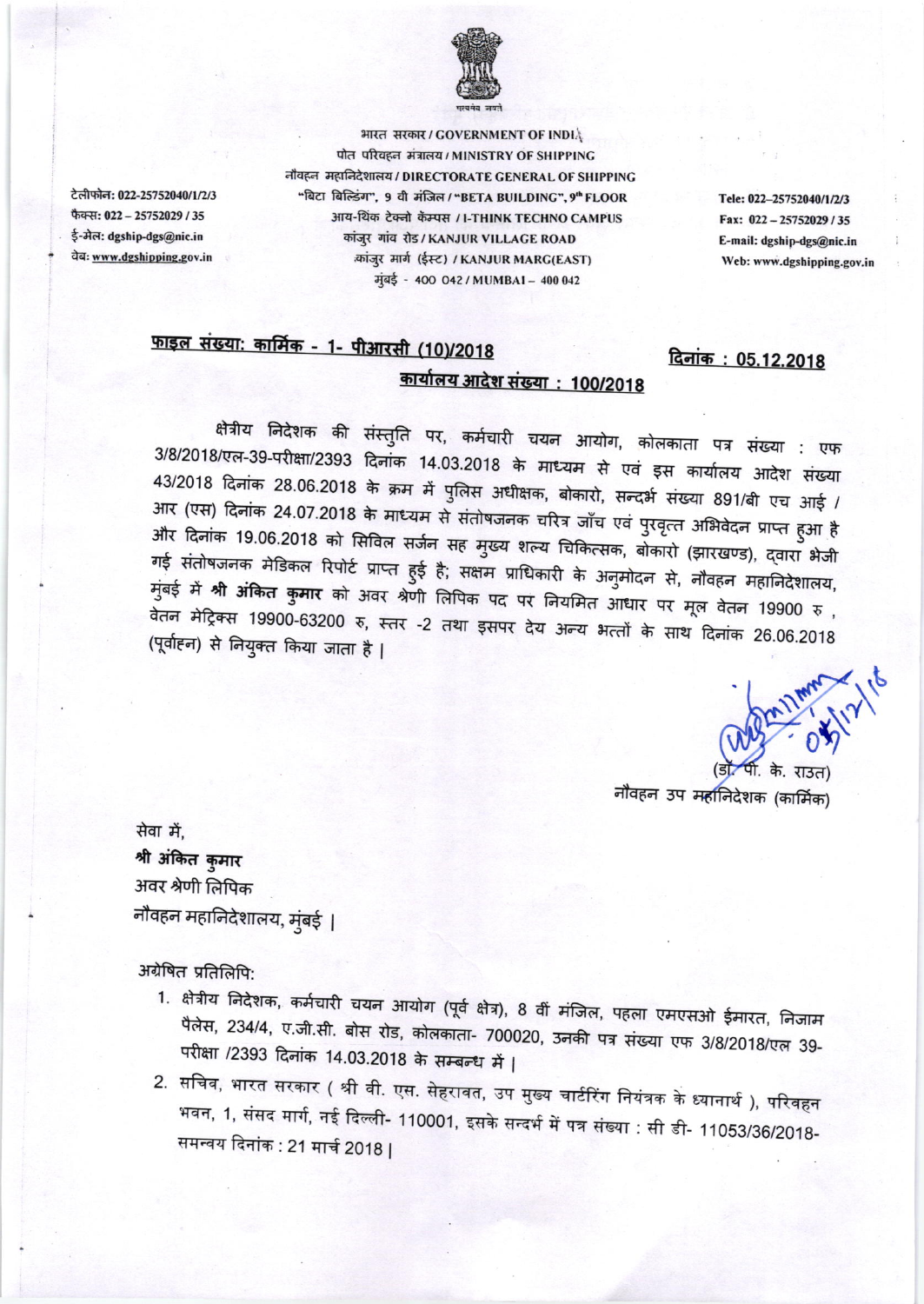- 3. सतर्कता अनुभाग
- 4. वेतन एंव लेखा अधिकारी (पोत परिवहन), मुंबई

 $\mathcal{A}_{\alpha}$  .

- 5. वित्त एंव लेखा अनुभाग
- 6. प्रशासन अनुभाग

 $\bullet$ 

7. कार्यालय ज्ञापन फ़ाइल

家康二十二

8. श्री अंकित कुमार, अवर श्रेणी लिपिक की सेवा पंजी पुस्तिका में |